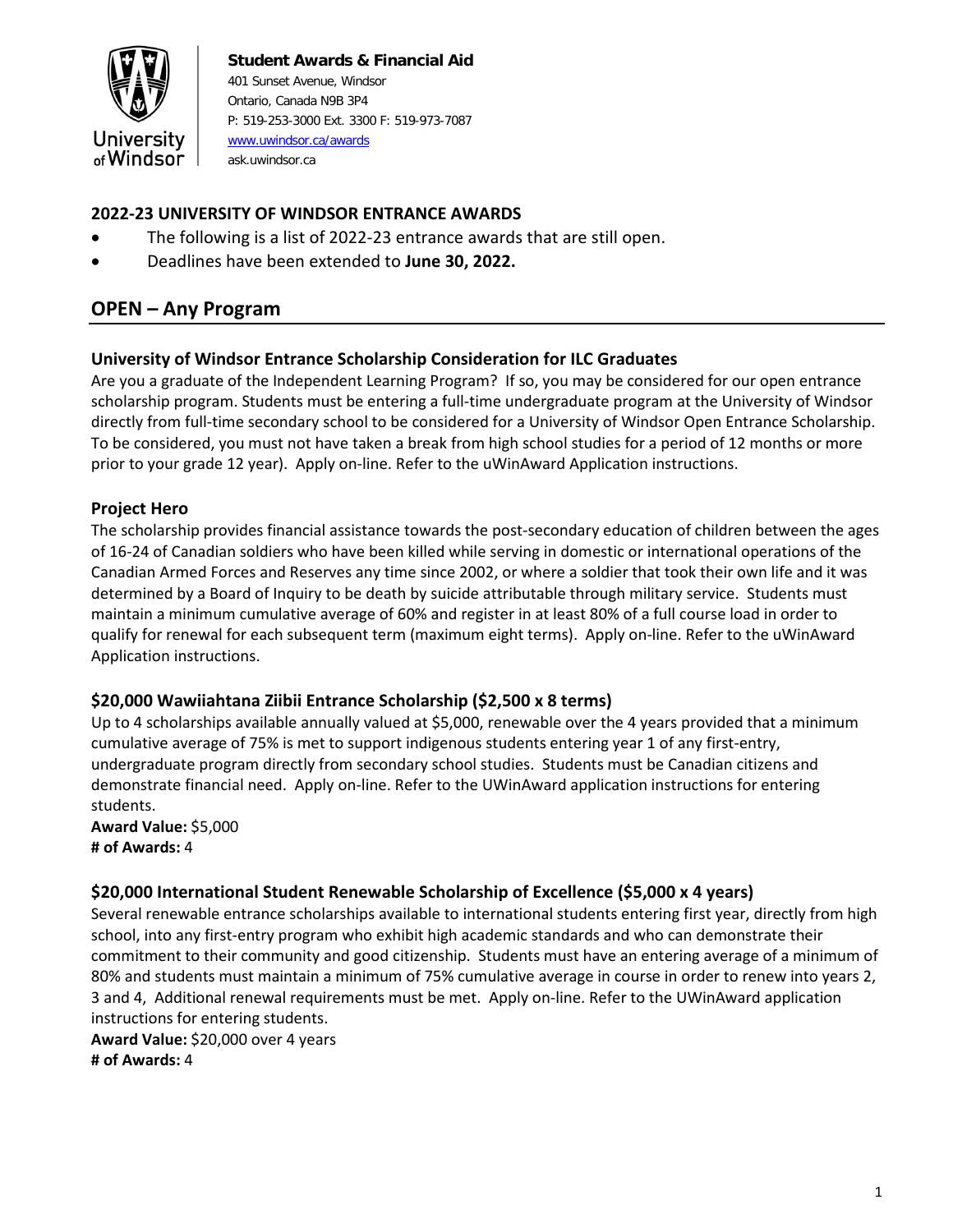## **\$6,000 Alumni Entrance Scholarship (\$750 x 8 terms)**

One award, renewable for three additional years provided that a minimum of 80% cumulative average is maintained, to an outstanding student entering Year 1. Assigned via the on-line application process. **Award Value:** \$6,000 over 4 years **# of Awards:** 1

## **\$2,800 Rev. Eugene Malley C.S.B. Bursary**

One or more bursaries awarded annually to graduates of Roman Catholic high schools and who have a financial need. Established in 1980 with donations from faculty and friends in memory of Father Malley, former Dean of Arts, University of Windsor. Apply to the President, Assumption University at [http://www.assumptionu.ca/about-us/awards-scholarships.](http://www.assumptionu.ca/about-us/awards-scholarships)

**Award Value:** \$2,800 **# of Awards:** 1

## **\$2,600 Agnes M. Ireland Award (\$1300 x 2 terms)**

Up to three awards awarded annually to outstanding graduates of Westview Freedom Academy in Windsor, who have demonstrated financial need with a minimum entering average of 75%. Established in 1998 through the benefaction of Agnes M. Ireland. Students must maintain a minimum cumulative average of 70% after first term, to receive the second term installment. Apply on-line. Refer to the uWinAward Application instructions. **Award Value:** \$2,600

**# of Awards:** 3

### **\$2,400 John B. Kennedy Memorial Entrance Awards (\$300 x 8 terms)**

Two awards are made annually, one to a graduate of a Canadian and one to a graduate of a United States high school. Renewable annually, provided satisfactory standing (minimum cumulative average of 80%) is maintained. Established in 1963 through the benefaction of the late John Bright Kennedy to Assumption University. Assigned via the on-line application process.

**Award Value:** \$600 **# of Awards:** 1

#### **\$2,400 John B. Kennedy Memorial Entrance Awards - (U.S. high school graduate - \$300 x 8 terms)**

Two awards are made annually, one to a graduate of a Canadian and one to a graduate of a United States high school. Renewable annually, provided satisfactory standing (minimum cumulative average of 80%) is maintained. Established in 1963 through the benefaction of the late John Bright Kennedy to Assumption University. Assigned via the on-line application process.

**Award Value:** \$600 **# of Awards:** 1

## **\$2,000 Marilyn and Joseph Bolton Award (\$1000 x 2 terms)**

Awarded annually to an entering student who is a graduate of Westview Freedom Academy. Based on academic merit (minimum entering average of 75% required) and financial need. Apply on-line. Refer to the uWinAward Application instructions.

**Award Value:** \$2,000 **# of Awards:** 1

## **\$2,000 Cecil Houston Diaspora Scholarship (\$1,000 x 2 terms)**

The income from this fund will provide a number of awards to selected first year students. Consideration is given to students of black African descent in recognition of the unique educational circumstances and scholarship needs of members of their communities. Eligible candidates must have a minimum entering average of 70%, must be Canadian Citizens or Permanent Residents (includes those with Protected Persons status), meeting OSAP Ontario residency requirements, who demonstrate financial need. Apply on-line. **Award Value:** \$2,000 **# of Awards:** 6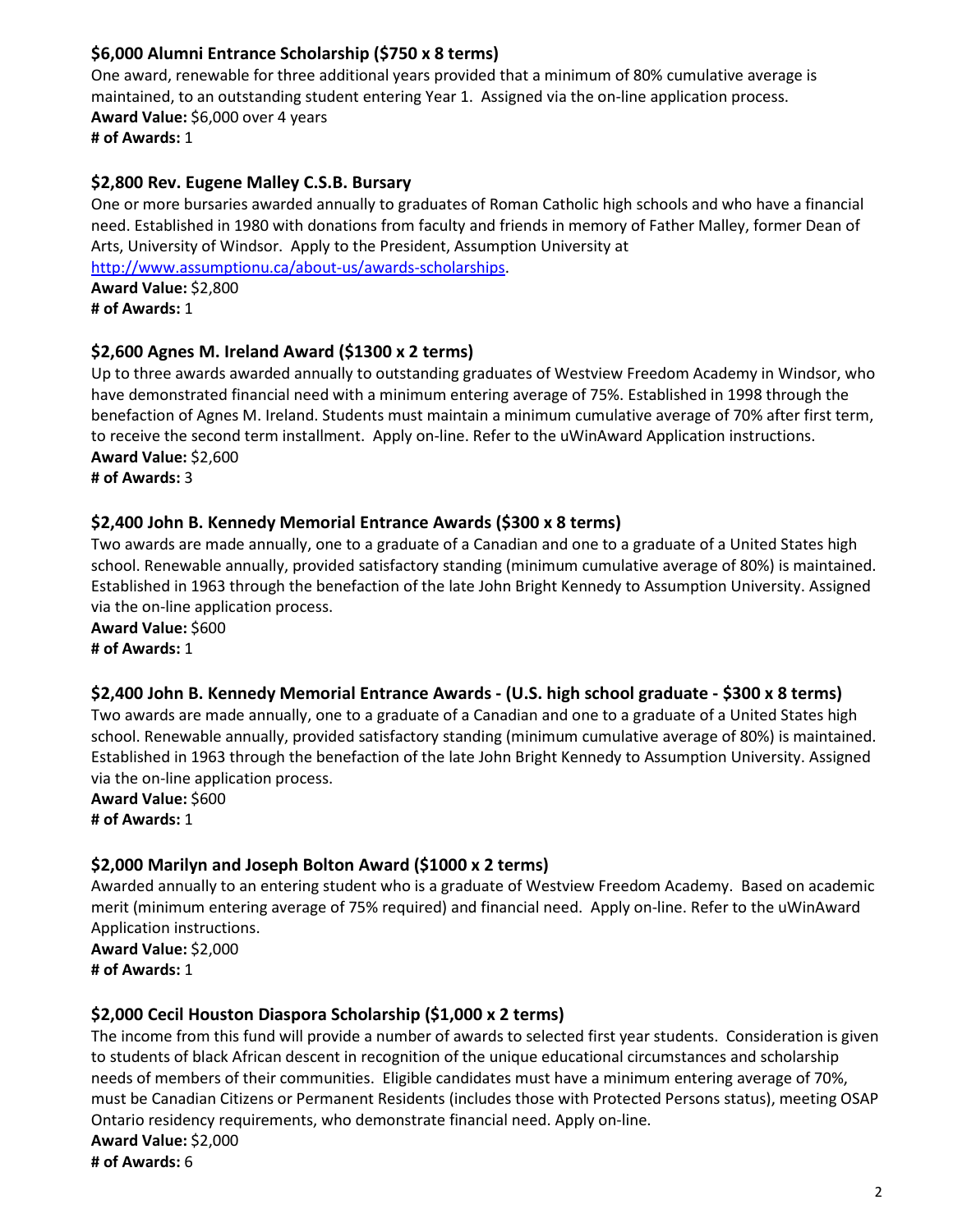### **\$1,800 Archbishop Sabbah Bursary**

Established in 1993 from fundraising by the Basilian Fathers, Assumption University and an Eastern Rite (Palestinian) community in the Michigan area. Financial assistance is available for the education of a student from Palestine. Apply to the President, Assumption University at [http://www.assumptionu.ca/about-us/awards](http://www.assumptionu.ca/about-us/awards-scholarships)[scholarships.](http://www.assumptionu.ca/about-us/awards-scholarships)

**Award Value:** \$1,800 **# of Awards:** 1

#### **\$1,330 Windsor University Faculty Association Scholarship Fund (\$665 x 2 terms)**

Several entrance scholarships, to be awarded one for each undergraduate Faculty and one 'at large'. Eligible students must be residents of Essex, Kent or Lambton counties, not receiving more than \$3000 in concurrent awards annually. Candidates entering First Year University must have an average of at least 80%; candidates entering the Faculties of Law and Education must have an "A" average. Assigned via on-line application process. **Award Value:** \$1,330

**# of Awards:** 9

### **\$1,300 Clancy Fisher Award (\$650 x 2 terms)**

One award made annually to a graduate of W.F. Herman Secondary School entering the University of Windsor. Applicants must have a minimum 70% entering average; leadership in school activities will also be considered. Apply through the Guidance Department, W.F. Herman Secondary School. **Award Value:** \$1,300 **# of Awards:** 1

#### **\$1,000 University of Windsor Skills Competition Scholarship**

Awarded based on verified participation at a qualifying skills competition. To qualify, students must be entering directly from full-time secondary school studies into a first year, undergraduate program at the University of Windsor. Scholarships are awarded on the basis of the terms and conditions that are specific to each competition award. Award winners must submit to the Student Awards and Financial Aid office their completed and signed acknowledgement letter. Further information can be found at

[https://www.uwindsor.ca/studentawards/awards-forms.](https://www.uwindsor.ca/studentawards/awards-forms)

**Award Value:** \$1,000 **# of Awards:** Unlimited

#### **\$1,000 Monsignor F. T. Sullivan Bursary**

One or more bursaries awarded annually to a graduate or graduates of a Roman Catholic high school, in Canada or United States, (preference to be given to graduates of Notre Dame High School, Chattagnooga, Tennessee). Established in 1946 through the benefaction of Alumnus Monsignor F. T. Sullivan, of Chattanooga, Tennessee. Apply to the President, Assumption University at [www.assumptionu.ca/about-us/awards-scholarships.](http://www.assumptionu.ca/about-us/awards-scholarships) **Award Value:** \$1,000 **# of Awards:** 1

#### **\$1,000 Father Louis J. Bondy C.S.B. Bursary**

Awarded annually. Endowed by a gift of the late Professor Henry H. Tacon and his wife. Professor Tacon was a 1924 graduate of Assumption College. Assigned via the on-line application process. **Award Value:** \$1,000 **# of Awards:** 1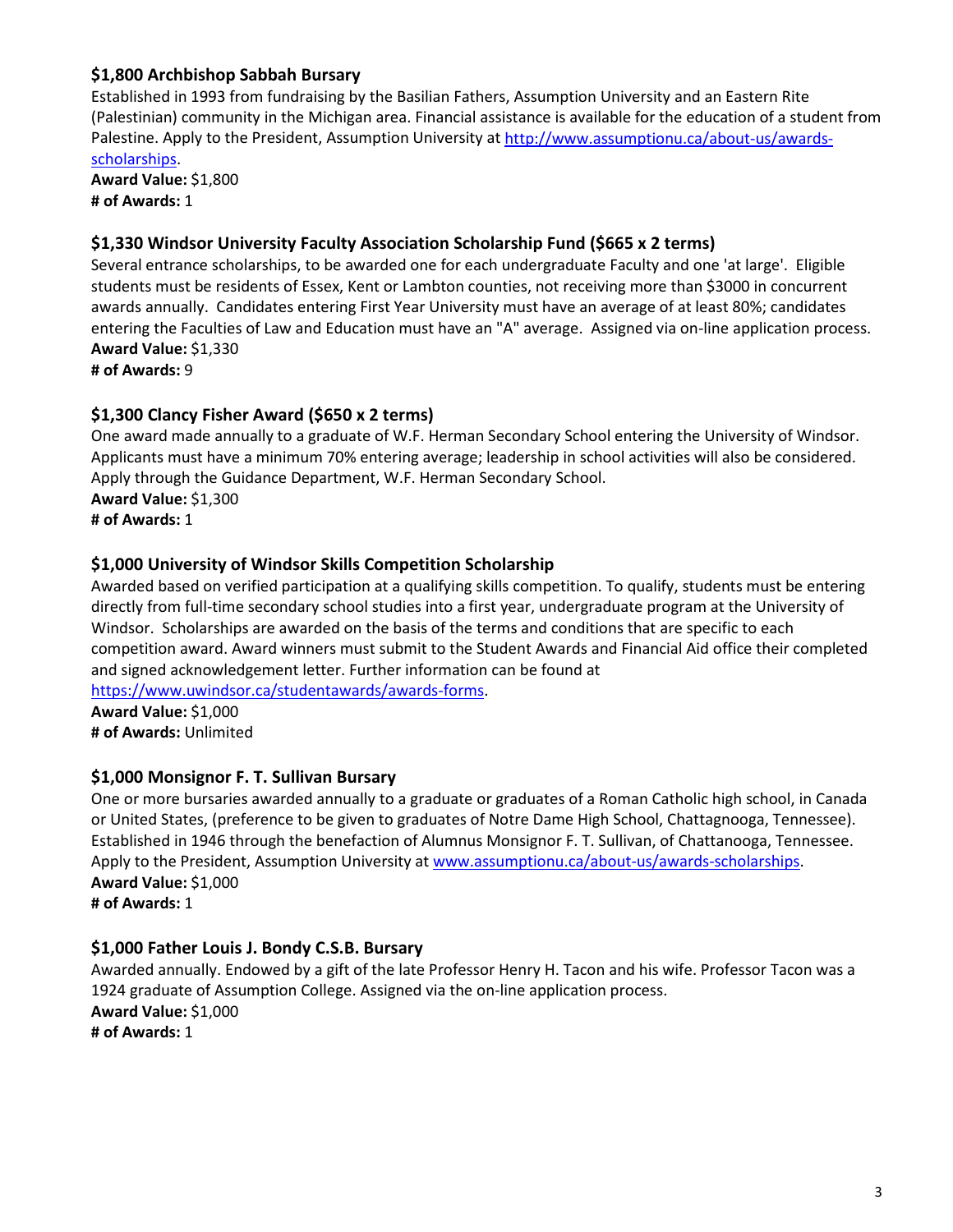### **\$1,000 Diaspora Admission Scholarship**

Scholarship available to participants of the Pathway to Success: An African Diaspora Youth Conference. Must be admitted and attend the University of Windsor full-time directly after graduation from high school. For more information, please contact the Faculty of Arts, Humanities and Social Sciences. **Award Value:** \$1,000 **# of Awards:** Unlimited

### **\$750 Dorothy F. Coyle and Mary Ann Coyle Janci Bursary**

Awarded annually to a graduate of a Roman Catholic high school in Essex County. Endowed in 1990 through the benefaction of Dorothy F. Coyle. Apply to the President, Assumption University at [http://www.assumptionu.ca/about-us/awards-scholarships.](http://www.assumptionu.ca/about-us/awards-scholarships) **Award Value:** \$750 **# of Awards:** 1

### **\$500 Lawrence and Judith Tanenbaum Family Foundation Award**

The income from this fund will provide one award annually to a first-year undergraduate student in any Faculty. Awarded to students of black African descent in recognition of the unique educational circumstances and scholarship needs of members of their communities. Eligible candidates must have a minimum entering average of 70%, must be Canadian Citizens or Permanent Residents (includes those with Protected Persons status), meeting OSAP Ontario residency requirements, who demonstrate financial need. Apply on-line. Refer to the uWinAward Application instructions.

**Award Value:** \$500 **# of Awards:** 1

#### **\$500 Fred H. Anderson Memorial Bursary**

Awarded annually. Established in 1956 through the generosity of Mr. Tom Anderson and Mr. James Barth in memory of Mr. Fred H. Anderson. Assigned via the on-line application process. **Award Value:** \$500 **# of Awards:** 1

#### **\$500 Arthur W. Marsh Memorial Award**

Income from this fund provides one award annually to a graduate of General Amherst High School, who is pursuing a program in History. Participation in extra-curricular and leadership activities will be a consideration. Students are nominated by faculty and staff of General Amherst High School. **Award Value:** \$500 **# of Awards:** 1

#### **\$400 Frank McIntyre Memorial Bursary**

Awarded annually to a graduate of a Roman Catholic high school in the Windsor-Detroit area. Established in 1956 through the benefaction of Alumnus Frank McIntyre. Assigned via the on-line application process. **Award Value:** \$400 **# of Awards:** 1

#### **\$400 Ed Girardot Memorial Bursary**

Awarded annually to a graduate of a Roman Catholic high school in Essex County. Established in 1956 by Assumption University in memory of the Girardot Family. Assigned via the on-line application process. **Award Value:** \$400 **# of Awards:** 1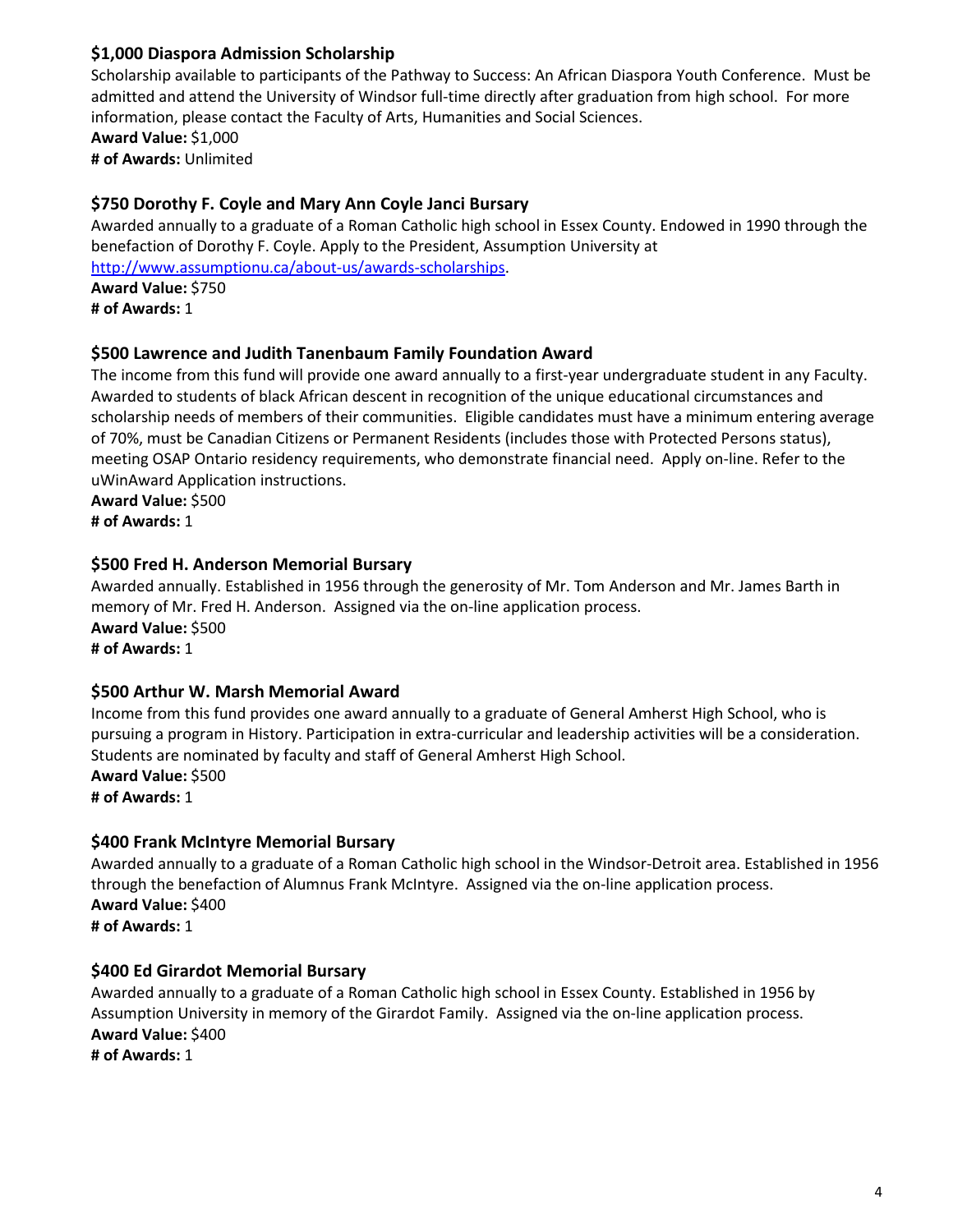#### **\$400 Donald Stuart McIntyre Bursary**

Awarded annually to a graduate of a Roman Catholic high school in the Windsor-Detroit area. Established in 1955 through the benefaction of Donald Stuart McIntyre to Assumption University. Assigned via the on-line application process.

**Award Value:** \$400 **# of Awards:** 1

### **\$300 Monsignor F. X. Laurendeau Memorial Bursary**

Awarded annually to a graduate of a Roman Catholic high school in Essex County. Endowed in 1944 by donations from Windsor citizens as a memorial to Monsignor F. X. Laurendeau, Dean of Essex. Assigned via the on-line application process. **Award Value:** \$300

**# of Awards:** 1

# **ARTS, HUMANITIES & SOCIAL SCIENCES**

### **\$2,500 Andrew L. Precop Political Science Entrance Scholarship (\$1250 x 2 terms)**

Awarded to a student entering directly from high school into the Political Science program with the highest entrance average. The recipient must be registered as a full-time student and a Canadian Citizen or Permanent Resident (includes those with Protected Persons status). Assigned. No application required. **Award Value:** \$2,500 **# of Awards:** 1

### **\$2,500 Andrew L. Precop Interdisciplinary Arts & Science Entrance Scholarship (\$1250 x 2 terms)**

Awarded to a student entering directly from high school into first year, Interdisciplinary Arts & Science within the Faculty of Arts, Humanities and Social Sciences with the highest entrance average. The recipient must be registered as a full-time student and a Canadian Citizen or Permanent Resident (includes those with Protected Persons status). Assigned. No application required.

**Award Value:** \$2,500

**# of Awards:** 1

## **\$1,500 Women's & Gender Studies/Bachelor of Social Work Entrance Scholarship**

One award available to a first year student entering the Women's & Gender Studies/Bachelor of Social Work program.. The student with the highest entrance average will receive the award. Assigned, no application required.

**Award Value:** \$1,500 **# of Awards:** 1

#### **\$1,500 Women's & Gender Studies Entrance Scholarship for Black Students**

This award is available for a Black-identified, first year student entering the Women's & Gender Studies program or any other program combined with Women's and Gender Studies. Of the students who apply, the student with the highest incoming average will receive the award. Apply on-line.

**Award Value:** \$1,500 **# of Awards:** 1

## **\$1,500 Greg and Sharon Butler Piano Award**

Awarded annually to a student entering Year 1 directly from secondary school in the Music program whose major instrument is piano with the highest mark/score on their piano audition. The piano audition is judged by a panel selected by the Director of the School of Creative Arts. Assigned. No application required. **Award Value:** \$1,500 **# of Awards:** 1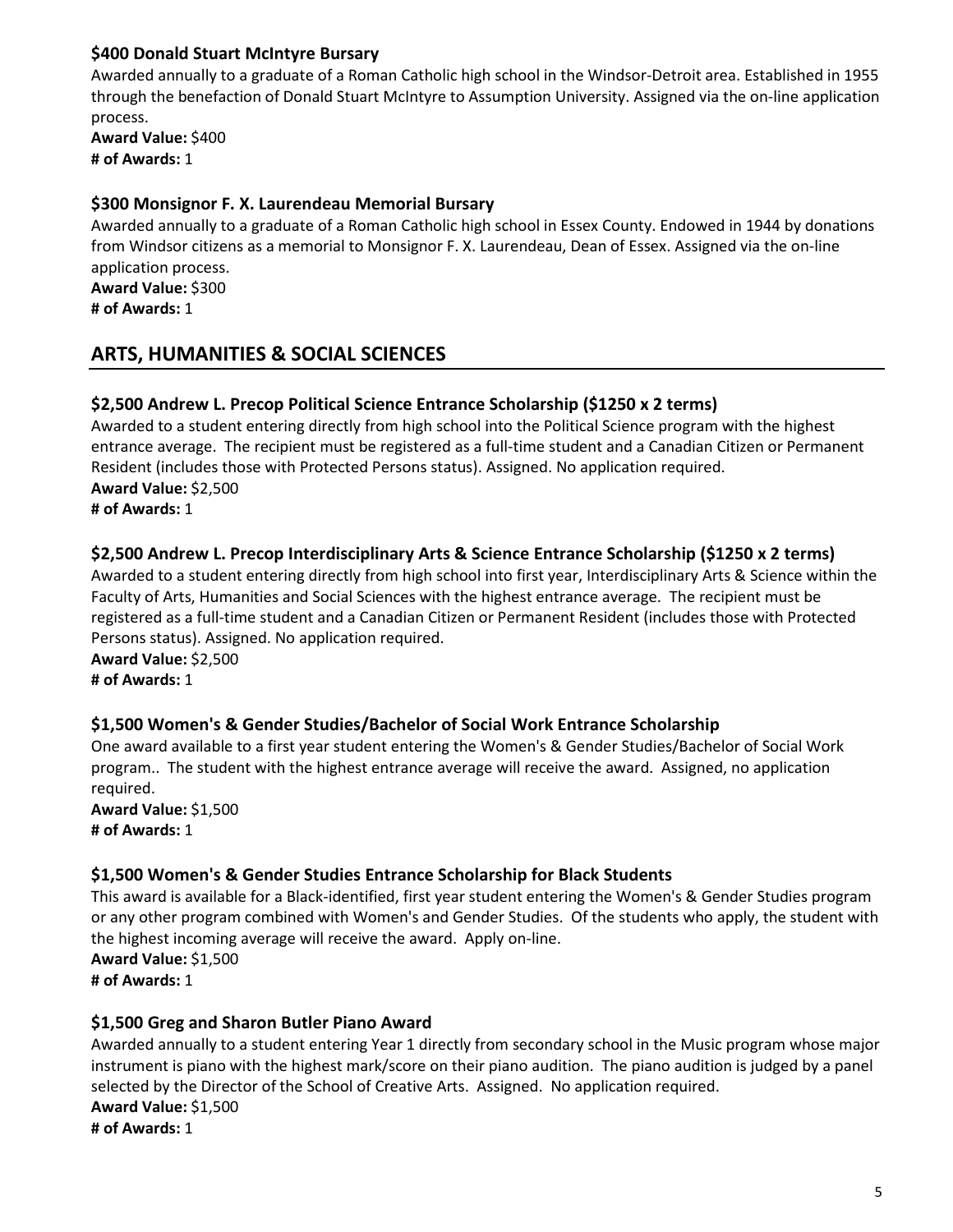### **\$1,500 Dr. Anne P. Forrest Entrance Scholarship in Women's & Gender Studies/Bachelor of Commerce**

This award was established to honour the career of Dr. Anne P. Forrest. It recognizes a high achieving first-year student entering the Combined Honours Business Administration and Women's and Gender Studies (with/without thesis) program. The student with the highest incoming average will receive this award. Dr. Anne P. Forrest was an associate professor in the Odette School of Business and an associate professor and longserving Director of Women's and Gender Studies. Assigned via the on-line application process. Assigned. No application required.

**Award Value:** \$1,500 **# of Awards:** 1

### **\$1,250 Moodrey Family Sociology Scholarship**

Awarded to a student entering directly from high school into the Sociology program with a minimum entering average of 80% and proven financial need. Students must be a resident of Windsor/Essex county and a Canadian Citizens or Permanent Residents (includes those with Protected Persons status). The Moodrey Scholarship is in memory of Patricia and Michael Moodrey both graduates of the University of Windsor, and Michael Moodrey Sr. an ardent supporter of higher education. Assigned via the on-line application process. **Award Value:** \$1,250

**# of Awards:** 1

#### **\$1,000 Women's & Gender Studies Entrance Scholarship**

One award available to a first year student entering the Women's & Gender Studies program or who plans to enroll in any other combined program with Women & Gender Studies. The student with the highest entrance average will receive the award. Assigned, no application required. **Award Value:** \$1,500

**# of Awards:** 1

### **\$1,000 W. O. Mitchell Entrance Prize in English Composition**

Open to students entering Year 1 of any English Major or joint honours program. Candidates must submit one written work (fiction, non-fiction, poetry or drama) for adjudication. For further information and deadline dates contact the English Department.

**Award Value:** \$1,000 **# of Awards:** 1

#### **\$1,000 Visual Arts Entrance Award in Studio Art and History**

Open to students entering Year 1 of the Bachelor of Fine Arts (Visual Arts) or the Bachelor of Arts (Honours Art History) programs in Visual Arts. Each honours B.A. candidate must submit a paper (not to exceed 1,000 words) on some aspect of art or art history. Each B.F.A. Visual Arts (Studio) candidate must submit a portfolio of ten to fifteen original art works in any media. Contact the Visual Arts Department for details and deadlines. **Award Value:** \$1,000

**# of Awards:** 1

#### **\$1,000 Marshall McLuhan Scholarship in Communication, Media & Film**

Open to students entering Year 1 of any Communication, Media & Film general, honours, or joint honours program. Candidates must submit a media production to which they have made a significant, original contribution, or an academic research paper dealing with some aspect of mass communication. For further information and deadline dates contact Communication , Media & Film.

**Award Value:** \$1,000 **# of Awards:** 1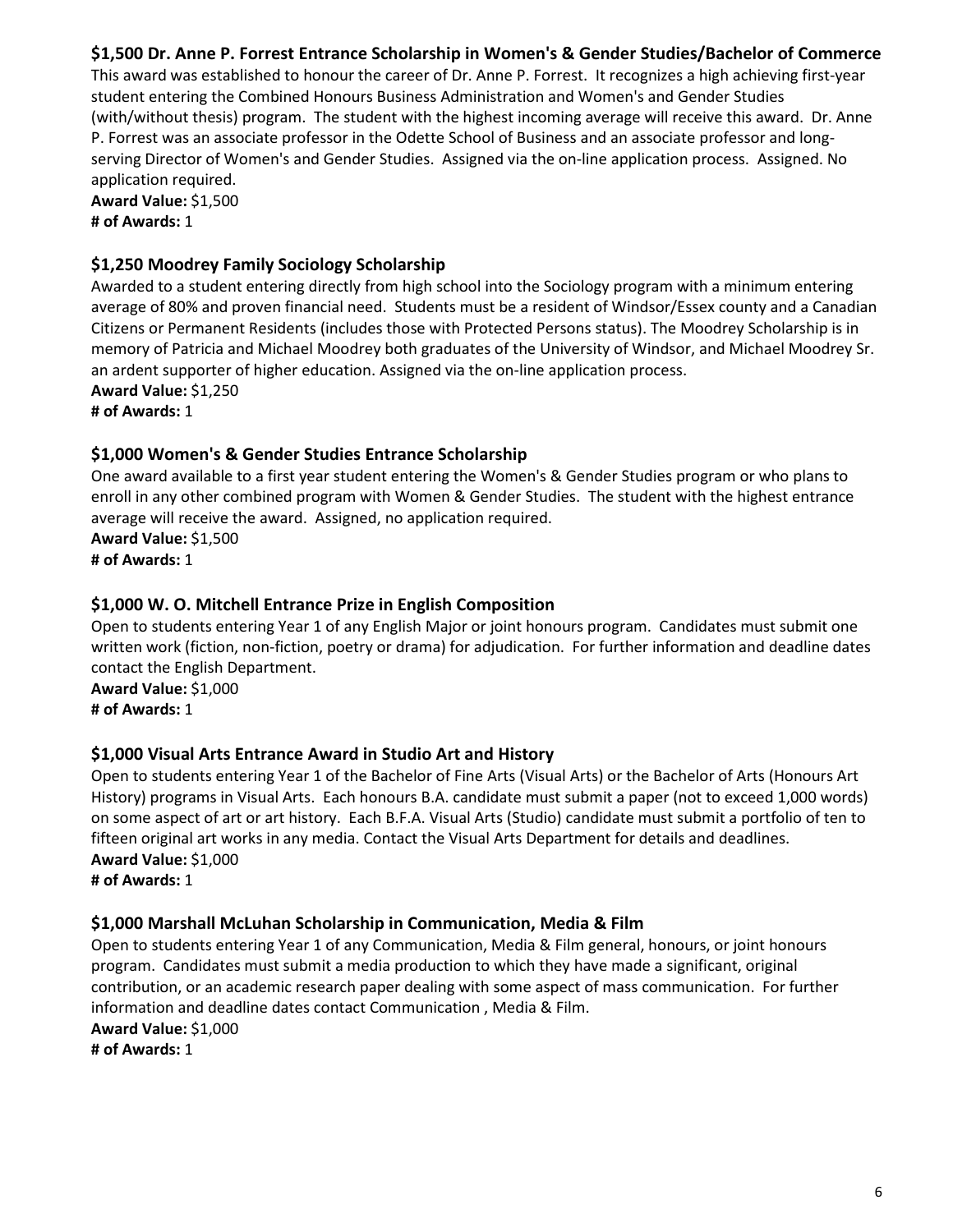### **\$1,000 J. Francis Leddy Entrance Scholarship in Music**

Awarded to the candidate entering Year 1 of the Bachelor of Music program, judged by audition to have the most outstanding potential as a performer. Awarded on the basis of a performance audition, for which candidates must prepare, from memory, three pieces of contrasting styles. Contact the School of Music for details and deadlines.

**Award Value:** \$1,000 **# of Awards:** 1

#### **\$1,000 George Helleis Modern Languages Scholarship**

Awarded to a student entering directly from high school into the Modern Languages with Second Language Education program with the highest entrance average. The recipient must be registered as a full-time student and be a Canadian Citizen or Permanent Resident (includes those with Protected Persons status). Financial need may be a consideration. Assigned via the on-line application process. **Award Value:** \$1,000 **# of Awards:** 1

### **\$1,000 Frances Hyland Entrance Award in Dramatic Art**

Open to students auditioning for entry into Year 1 of the Bachelor of Fine Arts in Acting program. Candidates must successfully complete the B.F.A. Acting audition. Contact the School of Dramatic Art for details and deadlines.

**Award Value:** \$1,000 **# of Awards:** 1

### **\$1,000 Father Cornelius Patrick Crowley Scholarship Fund - Endowed**

Awarded to a student entering directly from high school into the School of Creative Arts studying in the School of Dramatic Arts. The recipient must be registered as a full-time student and be a Canadian Citizen or Permanent Resident (includes those with Protected Persons status). Assigned. No application required. **Award Value:** \$1,000

**# of Awards:** 20

## **\$1,000 Dr. Lillian McCarthy Scholarship**

Awarded to a student entering directly from high school into the French Concurrent Education program with the highest entrance average. The recipient must be registered as a full-time student and be a Canadian Citizen or Permanent Resident (includes those with Protected Persons status). Financial need may be a consideration.This scholarship has been set up with fond memories of Dr. Lillian McCarthy's (1959-1960) Assumption University of Windsor French course in Classical French Theatre.

**Award Value:** \$1,000 **# of Awards:** 1

## **\$700 Rotary Club Scholarship in Memory of Reginald H. Darke**

An annual award to a full-time student entering Level 1 of the Music Therapy program. A minimum entering average of 80% and a favourable recommendation from a Music Therapist are required. May revert to a student in another Music program if necessary. Established in 1991 by the Rotary Clubs of Windsor, Windsor-St.Clair, and Windsor-Roseland. Assigned. No application required.

**Award Value:** \$700

**# of Awards:** 1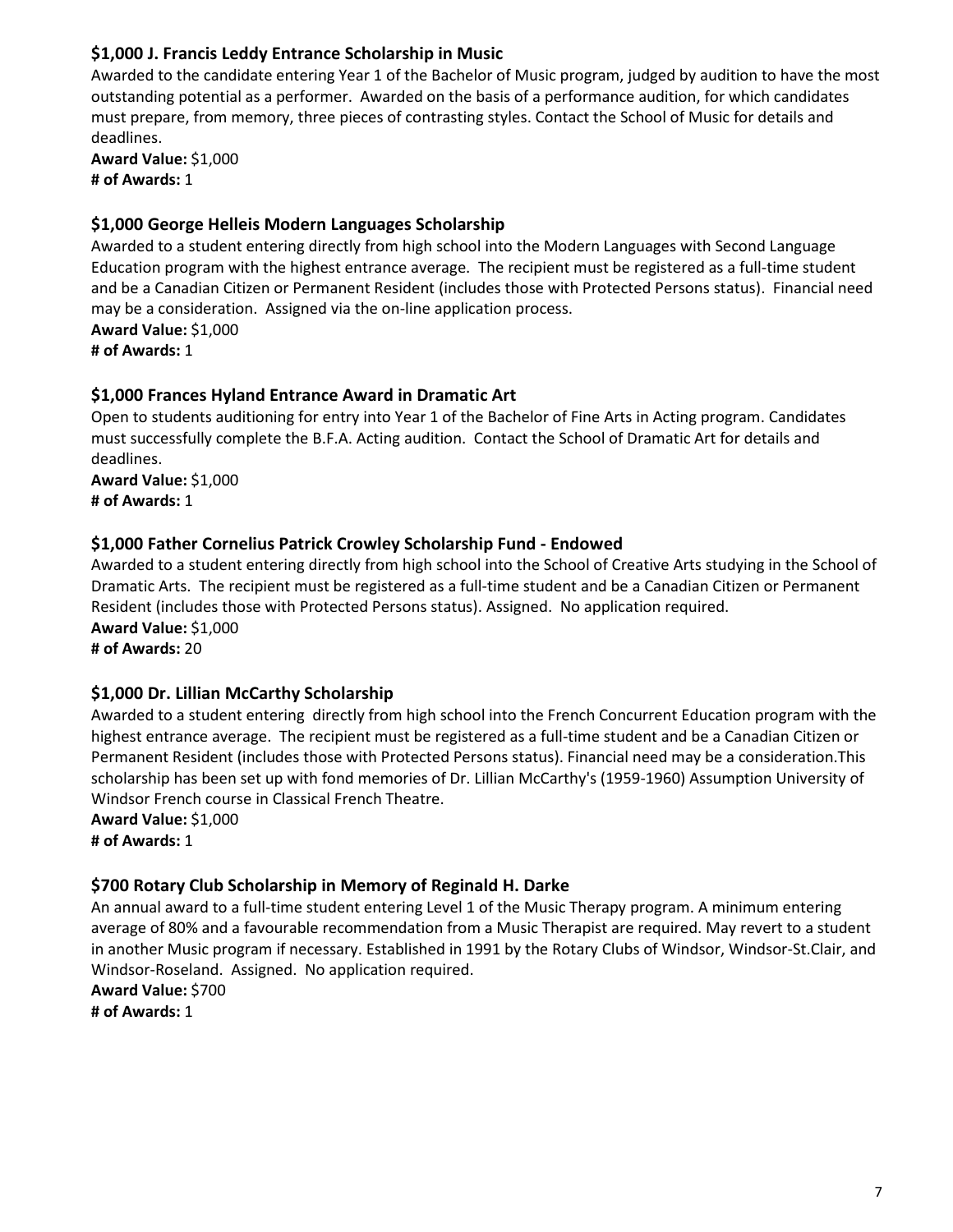#### **\$600 Dramatic Art Entrance Scholarship**

Awarded to a Year 1 student entering the Dramatic Art program with the highest entrance average and proven financial need. The recipient must be registered as a full-time student and be a Canadian Citizen or Permanent Resident (includes those with Protected Persons status), meeting OSAP Ontario residency requirements. Apply on-line. Refer to the uWinAward Application instructions.

**Award Value:** \$600 **# of Awards:** 1

#### **\$600 Dr. Elizabeth Reeve Kishkon Entrance Bursary**

The interest from this fund will support an entrance bursary for a first year student entering a Social Science program, with preference given to a female student. Based on academic standing (minimum 70% entering average) and financial need. The successful candidate must be a Canadian Citizen or Permanent Resident (includes those with Protected Persons status), who meets Ontario residency requirements, who demonstrates financial need. This award was established in honour of Dr. Elizabeth Reeve Kishkon, the first female Mayor of the City of Windsor and recipient of an honourary doctorate from the University of Windsor in 1986. Apply on-line. Refer to the uWinAward Application instructions.

**Award Value:** \$600 **# of Awards:** 1

#### **\$600 Dean of Social Science Entrance Award**

The interest from this fund will support one or more annual awards to go to outstanding secondary school applicants entering a Social Science related discipline. Minimum 80% admission average is required. Established in 1997 to recognize the former Deans of the Faculty of Social Science: Dr. Walter White (1974-75), Dr. William G. Phillips (1975-81), Dr. Walter Romanow (1981-85), Dr. Zbigniew M. Fallenbuchl (1985-90) and Dr. Kathleen E. McCrone (1990-97). Assigned via the on-line application process. **Award Value:** \$600

**# of Awards:** 3

#### **\$600 Camello Doctor Family Music Heritage Bursary**

Two awards will be available annually. Applicants must be full-time undergraduate students entering Year 1 of the Music program. Based on academic merit (minimum 70% admission average required) and financial need. Candidates must be Canadian Citizens or Permanent Residents (includes those with Protected Persons status) in Ontario who meet Ontario Student Assistance Program Ontario residency requirements. Apply on-line. Refer to the uWinAward Application instructions.

**Award Value:** \$600 **# of Awards:** 2

#### **\$500 School of Music Entrance Award for International Students**

Awarded annually to an international undergraduate student entering the Bachelor of Music or Bachelor of Music Therapy Program in the School of Music. Based on academic achievement (minimum 85% entering average required). Assigned. No application required. **Award Value:** \$500 **# of Awards:** 1

#### **\$500 Camello Doctor Family Music Heritage Award**

Two awards will be available annually. Applicants must be full-time undergraduate students entering Year 1 of the Music program. Based on academic merit (minimum 70% admission average required). Candidates must be Canadian Citizens or Permanent Residents (includes those with Protected Persons status). The award was established to recognize Bachelor of Music students who excel at the audition for entering students. Awards are assigned.

**Award Value:** \$500 **# of Awards:** 2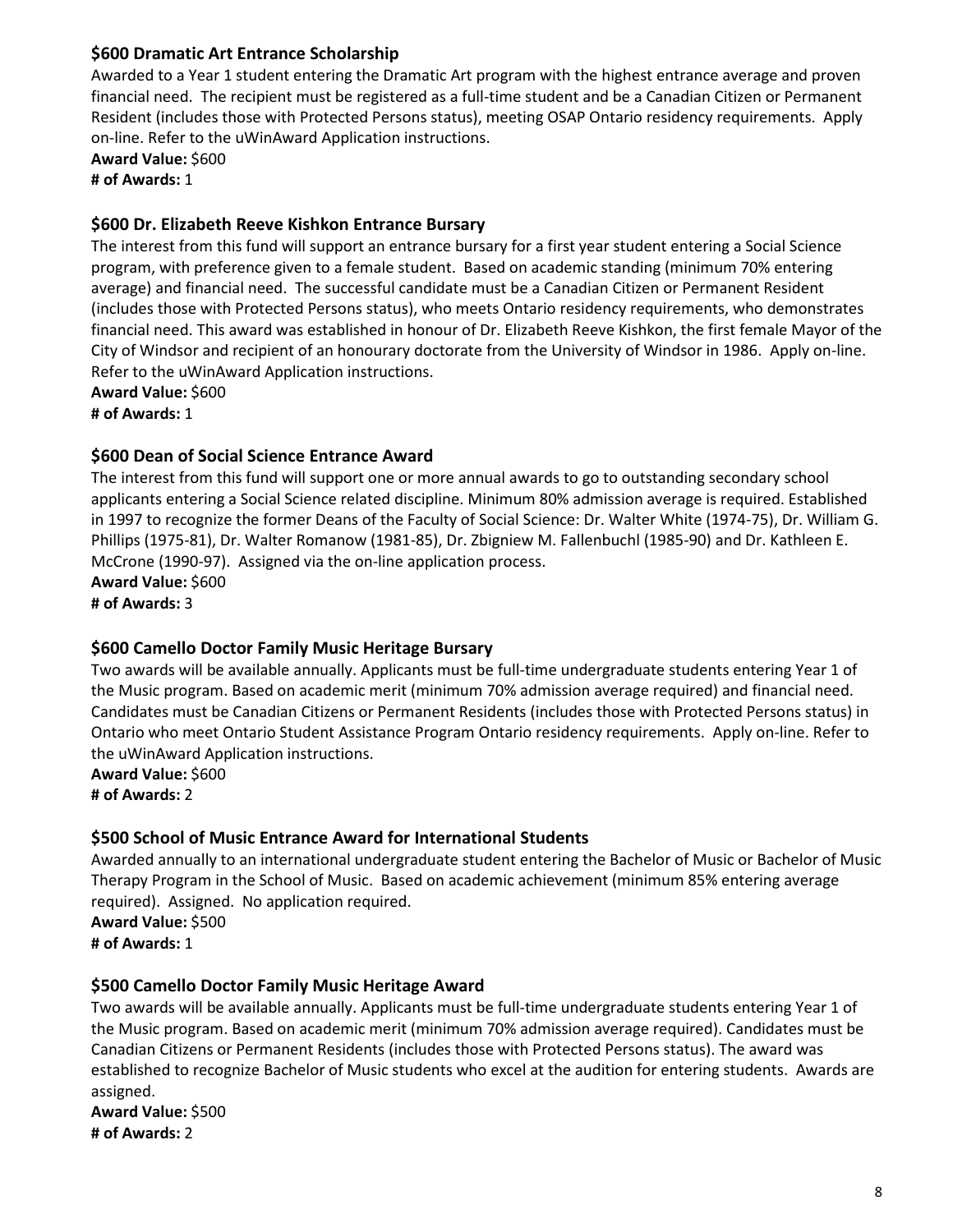#### **\$400 O.A.S.W. John Barnes Memorial Bursary**

An annual award to the student entering Social Work at the University of Windsor with the highest average from a secondary school in Essex County. Assigned. No application required. **Award Value:** \$400 **# of Awards:** 1

#### **\$400 Howard Pawley Entrance Award in Political Science**

Awarded annually to a student who intends to major in Political Science; International Relations Students may apply for this award as well. The award is granted based on academic merit and financial need, and may be combined with other awards. Apply on-line. Refer to the uWinAward Application instructions. **Award Value:** \$400 **# of Awards:** 1

#### **\$200 Joan Boase Entrance Award in Political Science**

Awarded annually to an outstanding female secondary school student entering Political Science. (minimum 80% entrance average required). Assigned. No application required. **Award Value:** \$200 **# of Awards:** 1

#### **\$200 E. D. Briggs Entrance Award in International Relations**

Awarded to an outstanding secondary school student entering the International Relations program. (minimum 80% entrance average required) Automatic. No application required. **Award Value:** \$200 **# of Awards:** 1

#### **\$150 Trevor Price Entrance Scholarship in International Relations**

Awarded annually to an outstanding secondary school student entering the International Relations program.(minimum 80% entrance average required) Established in 1996 by Political Science. Assigned. No application required.

**Award Value:** \$150 **# of Awards:** 1

#### **\$150 Robert Krause Entrance Scholarship in Political Science**

Awarded annually to an outstanding secondary school student entering the Political Science program (minimum 80% entrance average required) Established in 1996 by the Department of Political Science. Assigned. No application required.

**Award Value:** \$150 **# of Awards:** 1

#### **\$100 Terence Keenleyside Entrance Scholarship in International Relations**

Awarded annually to an outstanding secondary school student entering the International Relations program (minimum 80% entrance average required). Established in 1996 by the Department of Political Science. Assigned. No application required.

**Award Value:** \$100 **# of Awards:** 1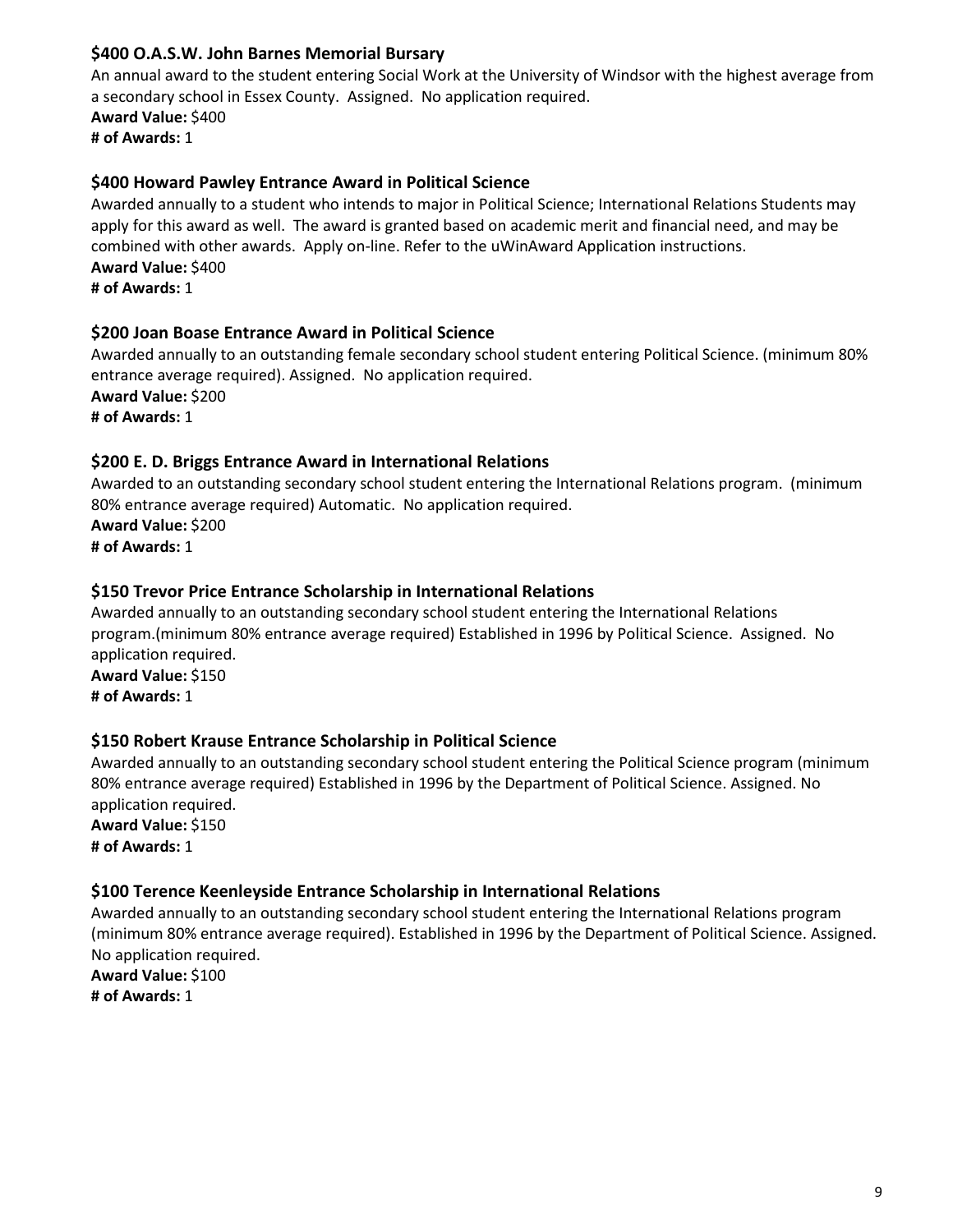### **\$2,600 Clare E. and Anne Winterbottom Scholarship (\$1300 x 2 terms)**

Two awards (preferably one to a male and one to a female) will be granted annually to full-time, Year 1 students who are registering in the Faculty of Business Administration. Based on scholastic merit (minimum entering average of 80%), demonstrated financial need and citizenship -- Candidates must be Canadian Citizens or Permanent Residents (includes those with Protected Persons status), residing in Ontario. Apply on-line. Refer to the uWinAward Application instructions.

**Award Value:** \$2,600 **# of Awards:** 2

#### **\$500 Holland Cleaning Solutions Award**

Awarded to a full-time student registered in Year 1 in the Faculty of Business. Based on scholastic merit (minimum entering or cumulative average of 83%). Candidates must be Canadian Citizens or Permanent Residents (includes those with Protected Persons status), residing in Ontario, with proven financial need. Apply on-line. Refer to the uWinAward Application instructions.

**Award Value:** \$500 **# of Awards:** 1

## **ENGINEERING**

### **\$20,000 Windsor Green Engineering Scholarships (\$2500 x 8 terms)**

Up to four scholarships awarded annually to full-time first-year students who have chosen Environmental Engineering or Mechanical Engineering (Environmental option) Eligible candidates must be Canadian Citizens or Permanent Residents (includes those with Protected Persons status) meeting OSAP requirements for residency and financial need. Based on academic excellence. Candidates must have a minimum 80% overall entrance average from high school or college, and must maintain a minimum cumulative average of 75% while in the Environmental Engineering or Mechanical Engineering (Environmental option) program. The award may be renewable in subsequent years of study to a maximum of 8 terms. Apply on-line. Refer to the uWinAward Application instructions.

**Award Value:** \$20,000 over 4 years **# of Awards:** 4

#### **\$5,000 University of Windsor Female & Non-Binary Engineering Award (\$2,500 x 2 terms)**

Several awards available for female and non-binary identifying gender (e.g., gender fluid, non-binary, trans-man, trans-woman, and two-spirited) students admitted directly from High School to first-year Engineering. Open to international and domestic students. This award can not be held concurrently with the Black Students in Engineering Award or Indigenous Students in Engineering Award. Apply on-line via the UWindsor Profile/Application.

**Award Value:** \$5,000 **# of Awards:** 0

#### **\$5,000 Indigenous Students in Engineering Award (\$2,500 x 2 terms)**

Several awards are available to Canadian students who self-identify as Indigenous entering into the Faculty of Engineering directly from secondary school. This award can not be held concurrently with the Black Students in Engineering Scholarship or Women in Engineering Scholarship. Apply on-line via the UWinAward Profile/Application.

**Award Value:** \$5,000 **# of Awards:** Unlimited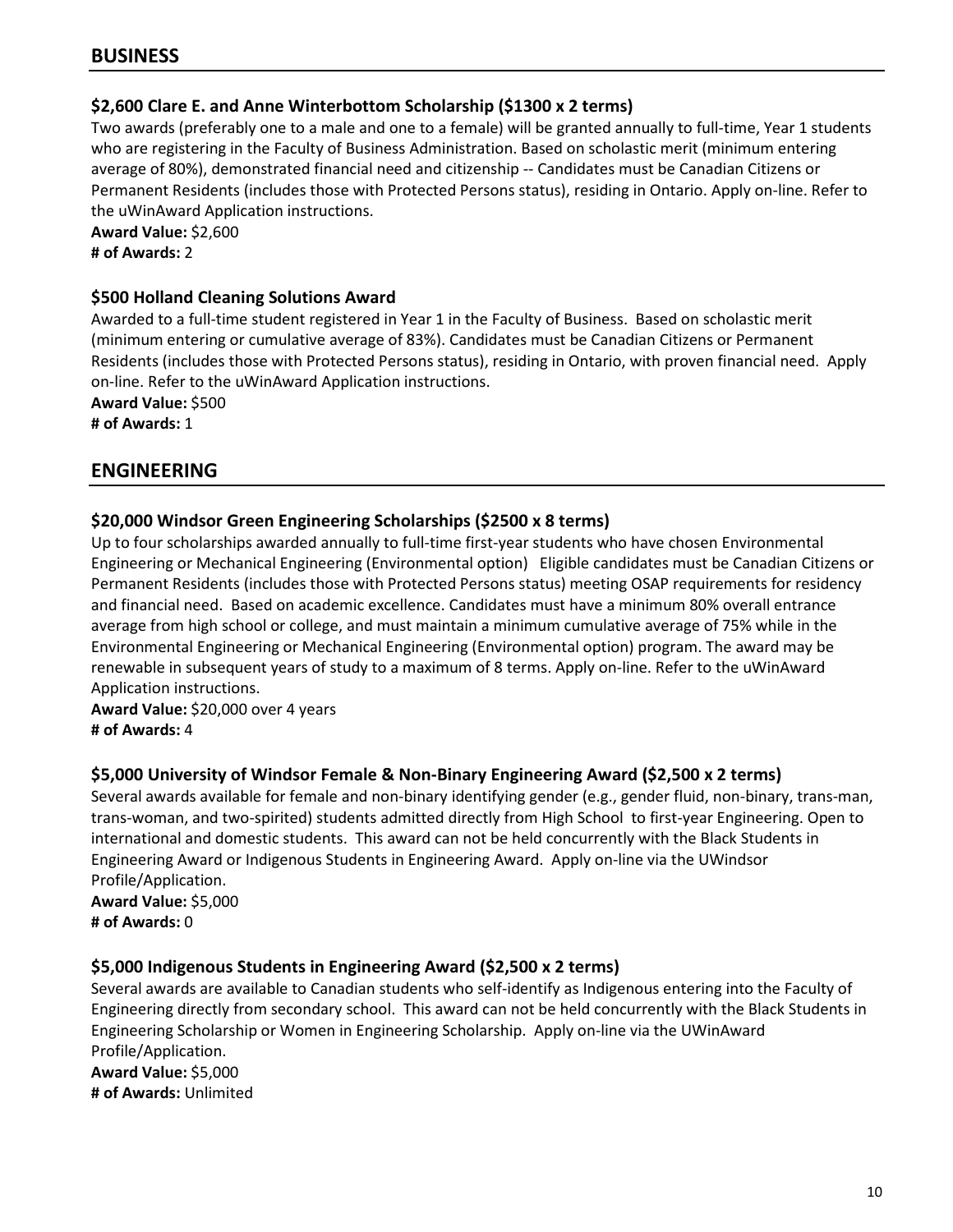### **\$5,000 Black Students in Engineering Entrance Award (\$2,500 x 2 terms)**

Several awards are available to students who self-identify as Black entering into the Faculty of Engineering directly from secondary school. Open to both domestic and international students. This award can not be held concurrently with the Indigenous Students in Engineering Entrance Award or Female & Non-Binary Engineering Scholarship. Apply on-line via the UWinAward Profile/Application.

**Award Value:** \$5,000

**# of Awards:** Unlimited

### **\$1,500 Ontario Professional Engineers Foundation for Education Entrance Scholarships (\$750 x 2 terms)**

Two scholarships are awarded annually -- one to a male and one to a female student entering Year 1 in the Faculty of Engineering. Consideration is given to both outstanding achievement in academics and involvement with school and community-related activities. Established in 1988 by the Ontario Professional Engineers Foundation (engineersfoundation.ca). Apply on-line. Refer to the uWinAward Application instructions. **Award Value:** \$1,500

**# of Awards:** 2

## **HUMAN KINETICS**

#### **\$1,000 VOICES of Excellence Scholarship**

Awarded to a student who self identifies as Black and/or Indigenous who is entering into the Human Kinetics program directly from high school. This scholarship is intended to aid students who have stood on the backs of brave and strong communities who have been historically unheard. Candidates must be Canadian Citizens or Permanent Residents (includes those with Protected Persons status) with proven financial need. Apply on-line. Special rules apply.

**Award Value:** \$1,000 **# of Awards:** 1

## **NURSING**

#### **\$1,000 Marianne Valente Ramia Nursing Entrance Scholarship**

One award granted annually to a full-time undergraduate student entering Year 1 of the Nursing program. Based on academic standing. Financial need may be a consideration. Candidates must be Canadian Citizens or Permanent Residents (includes those with Protected Persons status). Apply on-line. Refer to the uWinAward Application instructions.

**Award Value:** \$1,000 **# of Awards:** 1

## **SCIENCE**

#### **\$80,000 (\$20,000 x 4 years) LC Memorial Award for FNMI in STEM**

The LC Memorial Award for FNMI Students in STEM has been established to encourage the study of science, technology, engineering, and math among students who identify themselves as members of First Nation, Metis and Inuit communities. The award is to be granted to any FNMI, who demonstrates financial need and who is enrolls full-time in a science, technology, engineering or math program at the University of Windsor. Students must have a minimum admission average of 75% and must maintain a minimum of a 75% cumulative average in the program of study to be eligible for renewal for up to 3 additional years. As part of the application process, students must submit a self-reflection statement indicating the effect that the award will have on their academic career. Preference will be given to FNMI students from the province of Ontario. Apply on-line. **Award Value:** \$20,000 **# of Awards:** 5